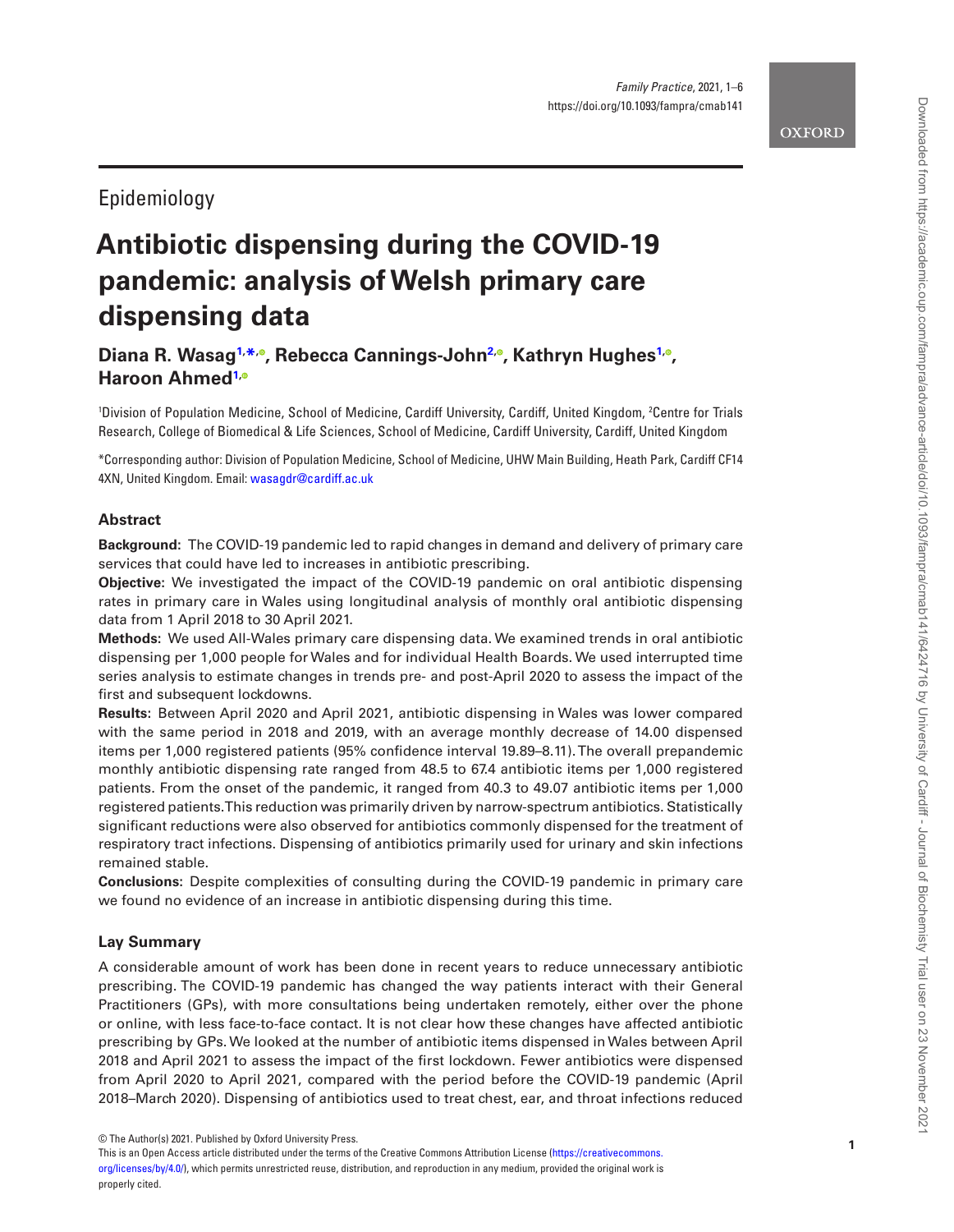#### **Key Messages**

- Antibiotic dispensing from onset of the COVID-19 pandemic has decreased.
- This decrease was driven mainly by narrow-spectrum antibiotics.
- Dispensing rates of broad-spectrum antibiotics remained stable.
- Dispensing of antibiotics primarily used for urinary and skin infections remained stable.

following the start of the UK lockdown. There was no change in dispensing of antibiotics used to treat skin and urine infections. Reassuringly, dispensing of antibiotics that target several different types of bacteria (broad-spectrum antibiotics) did not increase during the COVID-19 pandemic.

**Key words:** antibiotic dispensing/prescribing, COVID-19, general practice, RTIs, UTIs

#### **Introduction**

Most antibiotic prescribing occurs in the community. In 2019, 71% of antibiotics dispensed in the NHS in England were prescribed by Primary Care.<sup>1</sup> An estimated 9%–23% of antibiotics prescribed in English Primary Care between 2013 and 2015 were potentially clinically unnecessary[.2](#page-5-1) Widespread prescribing of antibiotics is thought to increase antimicrobial resistance (AMR), which poses a serious challenge to patient safety and provision of health services in the years to come.<sup>[3](#page-5-2)</sup> Substantial progress has been made in recent years to reduce rates of antibiotic prescribing in response to concerns over rising rates of AMR. The observed reduction in the total number of antibiotic items dispensed in England from 2015 to 2019 was 14%,[1](#page-5-0) and in Wales from 2013 to 2018 was 11.9%[.4](#page-5-3)

The COVID-19 pandemic led to accelerated adoption of remote consulting in UK primary care.<sup>5</sup> In England, the number of telephone appointments in general practice increased by 270% between April and August 2020 in comparison to the corresponding period in 2019.<sup>6</sup> Considerable numbers of people with respiratory tract symptoms were triaged remotely, there was uncertainty around COVID-19 illness, and some antibiotics (e.g. Azithromycin) were promoted as potentially beneficial.<sup>7</sup> These issues overlap with key factors known to influence prescribing such as clinical uncertainty and workload time pressures.<sup>[8](#page-5-7)</sup> Furthermore, previous studies found that antibiotics are frequently overprescribed for respiratory tract infections (RTIs),<sup>9</sup> and influenza like illness accounts for substantial inappropriate antibiotic use[.10](#page-5-9) Therefore, many clinicians were concerned that antibiotic dispensing would rise during the pandemic due to remote consulting, increased clinical uncertainty, and higher prevalence of respiratory symptoms in the community.

Despite initial concerns, recent studies of antibiotic prescribing trends primarily observed reductions in use. In the Netherlands prescribing of antibiotics decreased during the COVID-19 pandemic from 600 per 100,000 patients to 360 per 100,000 patients, especially for RTIs.[11](#page-5-10)

In the United Kingdom as a whole, antibiotic prescribing fell below predicted rates as compared with the previous year between April and August (antibiotic prescribing adjusted rate ratio [ARR] ranging from 0.73 to 0.91), but higher rates were observed in March 2020 (ARR = 1.13) compared with other months between February and September 2020[.12](#page-5-11) In Scotland, an initial 44% increase in the number of prescriptions for commonly used antibiotics for RTIs was observed in the week ending 22 March 2020, compared with the corresponding week in 2019.[13](#page-5-12) However, by the end of May 2020, 34% fewer prescriptions were issued compared with the corresponding

week in 2019.[13](#page-5-12) In North-West London, from March to November 2020, a decrease of 3,504 antibiotic items per month was observed (compared with decrease of only 584 items per month prior to the onset of pandemic)[.14](#page-5-13)

In contrast, the United States observed that 72% of COVID-19 patients received antibiotics, even when there was no evidence of secondary bacterial infection.<sup>15</sup> A large meta-analysis of 154 empirical studies concluded that 3 quarters of patients with COVID-19 received antibiotics, while bacterial coinfection was estimated to be present in only 8.6% of cases.[16](#page-5-15)

Wales traditionally has high rates of antibiotic prescriptions.<sup>[17](#page-5-16)</sup> As per the Welsh Government Antibacterial Stewardship Plan 2019, prepandemic there has been a decrease in the total antibiotic use among almost all Health Boards in Wales with a significant reduction in prescriptions of agents used for the treatment of respiratory infections such as amoxicillin and macrolides[.4](#page-5-3) Therefore, due to higher rates of antibiotic prescribing compared with the rest of the United Kingdom, previously published data from the United Kingdom as a whole,<sup>12</sup> Scotland,<sup>13</sup> or London<sup>14</sup> might not be representative of rates of antibiotic dispensing in Wales during the pandemic.

Most previous research reporting antibiotic usage during the COVID-19 pandemic used prescribing rates. However, between 11% and 19% of prescriptions are not dispensed, $18$  and thus dispensing rates are likely more reflective of actual usage than prescribing rates. While generally reflecting prescribing practices, dispensing rates provide better insight into antibiotic usage in the population. Therefore, in this research we evaluated whether antibiotic usage had changed in Wales during the COVID-19 pandemic using All-Wales dispensing data. We hypothesized that increased rates of remote consulting and respiratory symptoms may have led to an increase in antibiotic dispensing following the onset of the COVID-19 pandemic.

#### **Methods**

#### Study population and data source

This was a longitudinal analysis of oral antibiotic dispensing data in Wales from 1 April 2018 to 30 April 2021.

In Wales, General Practitioners (GPs) provide free of charge universal healthcare. GPs work within specific geographical areas called Health Boards, and each Health Board provides antibiotic guidance based on local patterns of AMR which assists clinicians when making decisions about antibiotic prescribing.

General Practice Prescribing Data (CASPA) is maintained by the NHS Wales Shared Services Partnership. It includes information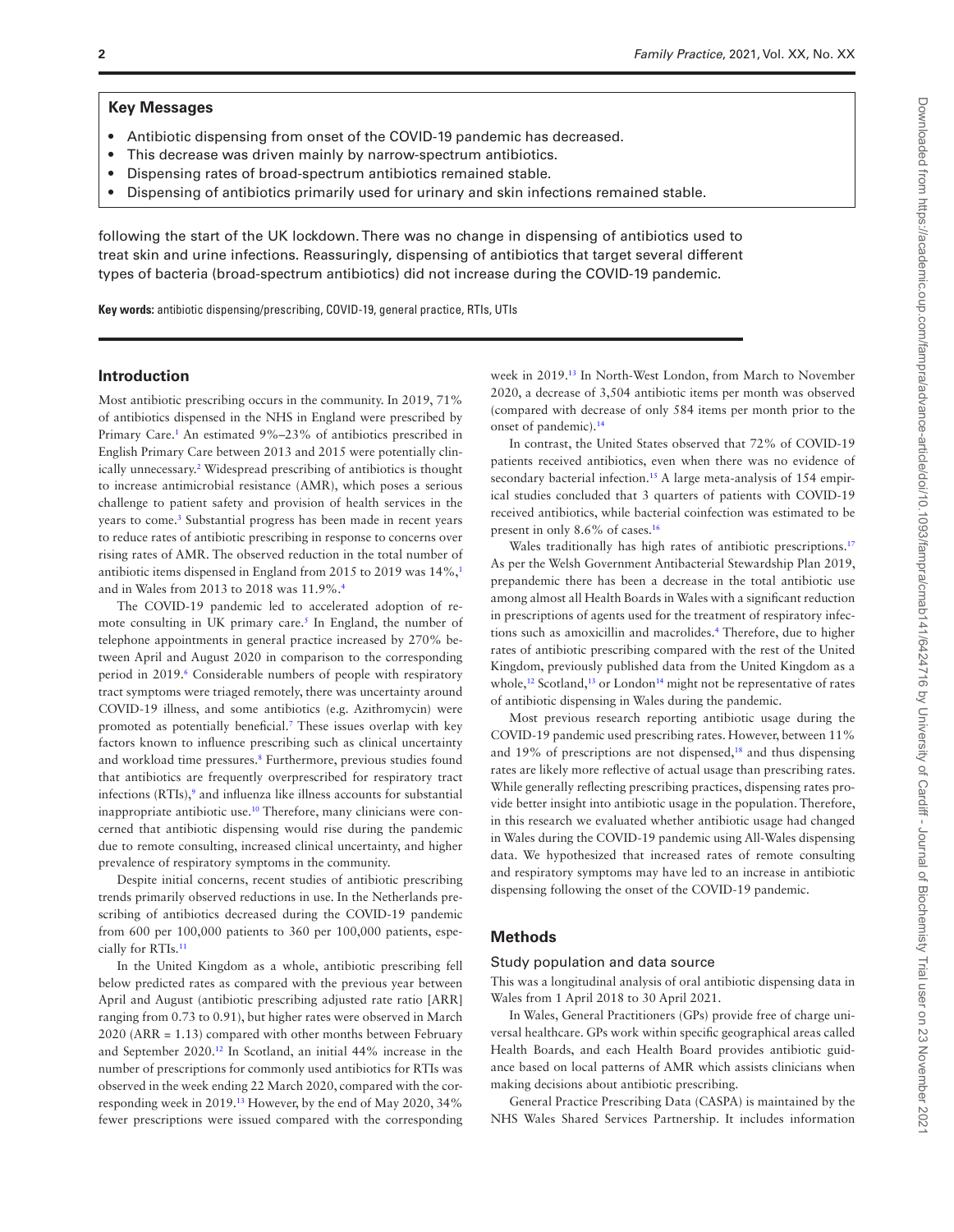on all antibiotics prescribed in Wales by GPs and nonmedical prescribers in each practice. This information is available as practicelevel aggregated data and no clinical or demographic data are available about individual patients, or details of consultation or diagnosis. For the prescription to be included in the dataset, it must be dispensed in the community within Wales or England (having been prescribed in Wales). Prescription data included antibiotic details such as antibiotic name, route of administration, British National Formulary code, and month it was dispensed, as well as details of individual unique GP practice code, and their associated Health Board.

Dispensing was used rather than prescribing in this study. Dispensing is not the same as prescribing as some patients may not take their prescriptions to a pharmacy for dispensing. However, dispensing can be argued to be a better marker of clinical necessity as in some circumstances delayed prescriptions might be used, or patients may choose not to collect their antibiotics, with dispensing data reflecting actual use better than prescribing data.

#### Antibiotic dispensing data

We extracted numbers of antibiotic items dispensed in general practices in Wales per month between April 2018 and April 2021. The first day of lockdown in Wales was the 23rd of March 2020. Dispensing data were available on a monthly, not daily basis and therefore, for the purpose of the interrupted time series (ITS) analysis, April 2020 was treated as the start of lockdown.

Antibiotic items were combined to allow for antibiotic dispensing trends to be examined at the All Wales and Health Board levels. We initially examined the number of items dispensed per month for all antibiotics in Wales, and then for commonly prescribed antibiotics for RTIs and ear, nose, throat (ENT) conditions (including amoxicillin, doxycycline, clarithromycin, erythromycin, phenoxymethylpenicillin, and co-amoxiclav) and commonly prescribed antibiotics for urinary tract infections (such as trimethoprim, nitrofurantoin, fosfomycin and pivmecillinam); as well as flucloxacillin, often used for treatment of skin infections (based on British National Formulary coding) [\(Supplementary Table 1](http://academic.oup.com/fampra/article-lookup/doi/10.1093/fampra/cmab141#supplementary-data)). These antibiotics are referred to later in this paper as antibiotics used for RTI and ENT conditions, urinary tract infections, and skin infections. These are the first line antibiotics recommended by most recent 2018 NICE guidance for treatment of these conditions. The only exception is co-amoxiclav which is recommended as second line for some respiratory conditions and can be used for treatment of multiple other infections. The data were limited to oral preparations only including both tablets and suspensions. Broad-spectrum antibiotics were classified as per the UK 5-year AMR plan[.19](#page-5-18) Broadspectrum antibiotics included co-amoxiclav, cephalosporines, and quinolones. All other antibiotics have been classified as narrow spectrum for the purpose of this analysis.

#### Antibiotic dispensing rates

The numerator used to calculate antibiotic dispensing rates was the number of antibiotic items dispensed. The denominator was an estimate of the population of Wales overall and in each Health Board area. Denominator estimates were calculated based on numbers of patients registered at each General Practice each month. There were small fluctuations in monthly counts due to patients changing practices or due to temporary patient registrations (such as students). The All-Wales monthly denominator counts in our analysis ranged from 3,176,644 to 3,242,279 per month, similar to the mid-2019

Welsh population count of 3,152,879.<sup>20</sup> Dispensing rates were expressed as number of antibiotic items dispensed per 1,000 registered patients.

#### Statistical analysis

Monthly dispensing rates and 95% confidence intervals (CIs) were calculated at all Wales and Health Board level. Dispensing rates over time were displayed graphically to compare the prepandemic period (April 2018–March 2020) to the pandemic period (April 2020– April 2021). Dispensing trends were analysed for all Wales, by individual Health Boards and by commonly used antibiotics. An ITS approach compared dispensing trend prepandemic to the pandemic. This analysis was performed using ordinary-least squares regression with Newey–West standard errors and a lag for the autocorrelation structure. The Cumby–Huizinga test for autocorrelation was examined to determine the appropriate autocorrelation structure to be accounted for in the model. The model included prepandemic and during pandemic trends, as well as a coefficient to examine a step change in level immediately postpandemic (March–April 2020). The parameter estimates are presented alongside 95% CIs and *P* values. Analyses were performed using the *itsa* command in Stata V.16.[21](#page-5-20)

#### **Results**

We identified 6,270,703 antibiotic items dispensed between April 2018 and April 2021. Monthly estimates for the whole Welsh population ranged from 39.3 antibiotic items per 1,000 registered patients (in February 2021) to 67.4 antibiotic items per 1,000 registered patients (in December 2019). The overall antibiotic dispensing rate was 54.9 antibiotic items per 1,000 patients at the start of study period (April 2018) and 42.4 antibiotic items per 1,000 patients at the end (April 2021) ([Supplementary Table 2\)](http://academic.oup.com/fampra/article-lookup/doi/10.1093/fampra/cmab141#supplementary-data). The overall prepandemic (from April 2018 to March 2020) antibiotic dispensing rate in general practice in Wales ranged monthly from 48.5 to 67.4 antibiotic items per 1,000 patients. From the onset of the pandemic (April 2020–April 2021), it ranged from 39.3 to 49.1 antibiotic items per 1,000 patients. Overall, we found similar levels of antibiotic dispensing in 2018 to corresponding months in 2019. However, during the COVID pandemic (from April 2020 until April 2021) lower rates of antibiotic dispensing were seen in corresponding months [\(Supplementary Tables 2 and 3](http://academic.oup.com/fampra/article-lookup/doi/10.1093/fampra/cmab141#supplementary-data)).

The ITS analysis found a statistically significant decrease in dispensing rates (14.00 items per 1,000 registered patients, 95% CI: 19.89–8.11) from April 2020 to April 2021 in comparison to predictions based on dispensed number of antibiotics between April 2018 and March 2020 [\(Fig. 1](#page-3-0) and [Supplementary Table 4\)](http://academic.oup.com/fampra/article-lookup/doi/10.1093/fampra/cmab141#supplementary-data).

This reduction in overall antibiotic dispensing was primarily driven by fewer narrow-spectrum antibiotics [\(Fig. 2\)](#page-3-1). Average dispensing rates for each quarter of the year are reported ([Supplementary Table 3\)](http://academic.oup.com/fampra/article-lookup/doi/10.1093/fampra/cmab141#supplementary-data). The ITS analysis found a statistically significant decrease in narrow-spectrum antibiotics dispensing rates (14.05 items per 1,000 registered patients, 95% CI: 19.88–8.21) from April 2020 to April 2021 in comparison to predictions based on number of dispensed antibiotics between April 2018 and March 2020. A small, nonstatistically significant increase in broad-spectrum antibiotic dispensing was observed for the same time period of 0.16 items per 1,000 registered patients (95% CI: −0.01 to 0.32).

In March 2020 there was a peak in antibiotic dispensing in Wales of 59.5 items per 1,000 patients compared with 56.6 in March 2019 ([Fig. 3](#page-3-2) and [Supplementary Table 2](http://academic.oup.com/fampra/article-lookup/doi/10.1093/fampra/cmab141#supplementary-data)). This increase in dispensing was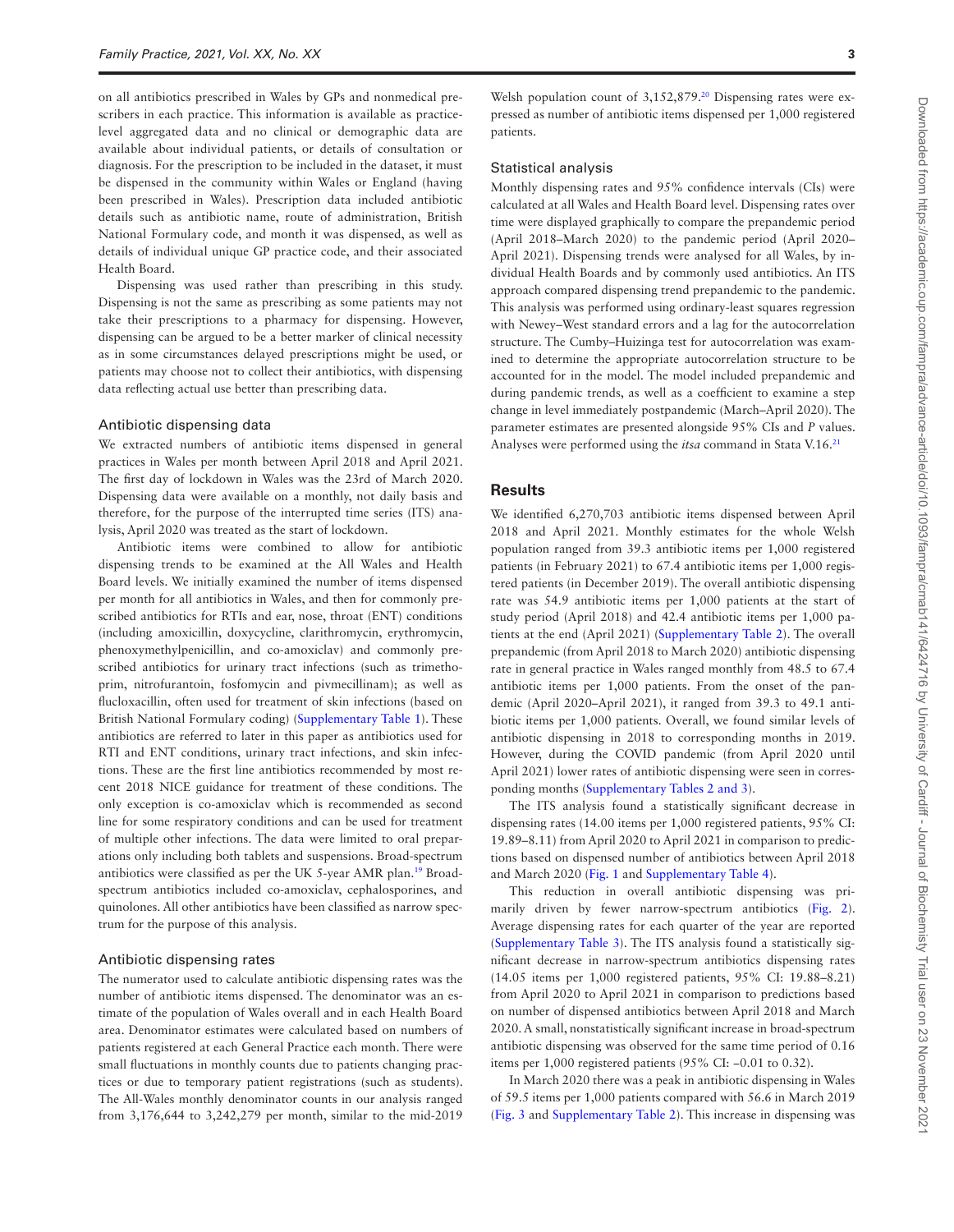

<span id="page-3-0"></span>**Fig. 1.** Predicted and actual antibiotic dispensing rates per 1,000 registered patients between April 2018 and April 2021.



<span id="page-3-1"></span>**Fig. 2.** Monthly number of broad- and narrow-spectrum antibiotics dispensed in Wales per 1,000 registered patients between April 2018 and April 2021.

observed across all Welsh Health Boards. Monthly rates of antibiotic dispensing in 2020 were only higher in January 2020 than in March 2020. There is a clear variability between Health Boards in the rate of dispensed antibiotics; Health Boards associated with higher rates of dispensing remained high dispensers during the pandemic.

Amongst the reduced number of dispensed antibiotics, the number of items of antibiotics commonly used for treatment of re-spiratory and ENT conditions changed markedly [\(Table 1](#page-4-0) and [Fig.](#page-4-1) [4\)](#page-4-1). The data are presented here for summer months (April–July) to avoid issues with seasonal variability. The rates of dispensing of items commonly used for the treatment of urinary tract and skin infections remained relatively stable during the pandemic.

#### **Discussion**

#### Summary of key findings

This study assessed the impact of the COVID-19 pandemic on the number of oral antibiotic items dispensed in Wales. Following an initial increase in March 2020, we observed a marked reduction in the number of items dispensed, especially in those used for the treatment of RTIs. For amoxicillin and doxycycline, the number of antibiotic prescriptions dispensed in general practice between April and July



<span id="page-3-2"></span>**Fig. 3.** Rates of antibiotic dispensing per 1,000 registered patients across Welsh Health Boards between April 2018 and April 2021.

2020 was 140,799 (33.5%) lower than the figure for the corresponding period in 2019 (211,698). Rates of broad-spectrum antibiotic dispensing remained steady during the pandemic.

There was a reduction in antibiotic dispensing from April 2020 to May 2020 (in May 2020 easing of restrictions started in England). Between May and August 2020 much lower antibiotic dispensing rates were observed in comparison to 2019. From August to September 2020, there was a subsequent recovery in rates of antibiotic dispensing. This might reflect easing of COVID-19 restrictions in Wales from mid-July to September 2020. In October and November 2020, further restrictions were reintroduced, which corresponded again to lower rates of antibiotic dispensing. From December 2020 to March 2021, much lower antibiotic dispensing rates were observed in comparison to 2019. This may have been due to the introduction of another national lockdown in the United Kingdom between December 2020 and March 2021.

#### Comparison with existing literature

The overall number of antibiotic items dispensed in 2019 of 673 items per 1,000 patients was similar to recent estimates from England  $(607)$  items per 1,000 in 2015).<sup>22</sup> Our overall dispensing rates are lower than reported by Public Health Wales for previous years.<sup>[4](#page-5-3)</sup> This may be because we only included oral preparations whereas Public Health Wales analyses included topical, parental, inhaled, rectal, and genital, as well as oral preparations[.4](#page-5-3)

Prescribing and dispensing have decreased in recent years with the aim of reducing unnecessary antibiotic prescribing in the United Kingdom. The most recent data from Wales show a 7% reduction in dispensed total antimicrobial volume in the 2018/2019 financial year compared with 2017/2018,<sup>17</sup> with an 11.9% reduction over the 5-year period from 2013 to 2018[.4](#page-5-3) This reduction is similar to the reported 12.2% decrease in total antibiotic consumption in England between 2015 and 2019.<sup>1</sup> Data from The Netherlands also showed a decline in the number of antibiotics prescribed since the onset of pandemic, particularly for RTIs.<sup>11</sup> However, data from the United States reported increased usage of antibiotics during the pandemic.<sup>[15](#page-5-14)</sup> Data from North-West London suggested a decrease in the number of antibiotics prescribed from March to November 2020, in comparison to the same period in 2019[.14](#page-5-13) In England, the number of antibiotic prescriptions made in general practice between April and August 2020 was 15.48% lower than in the corresponding period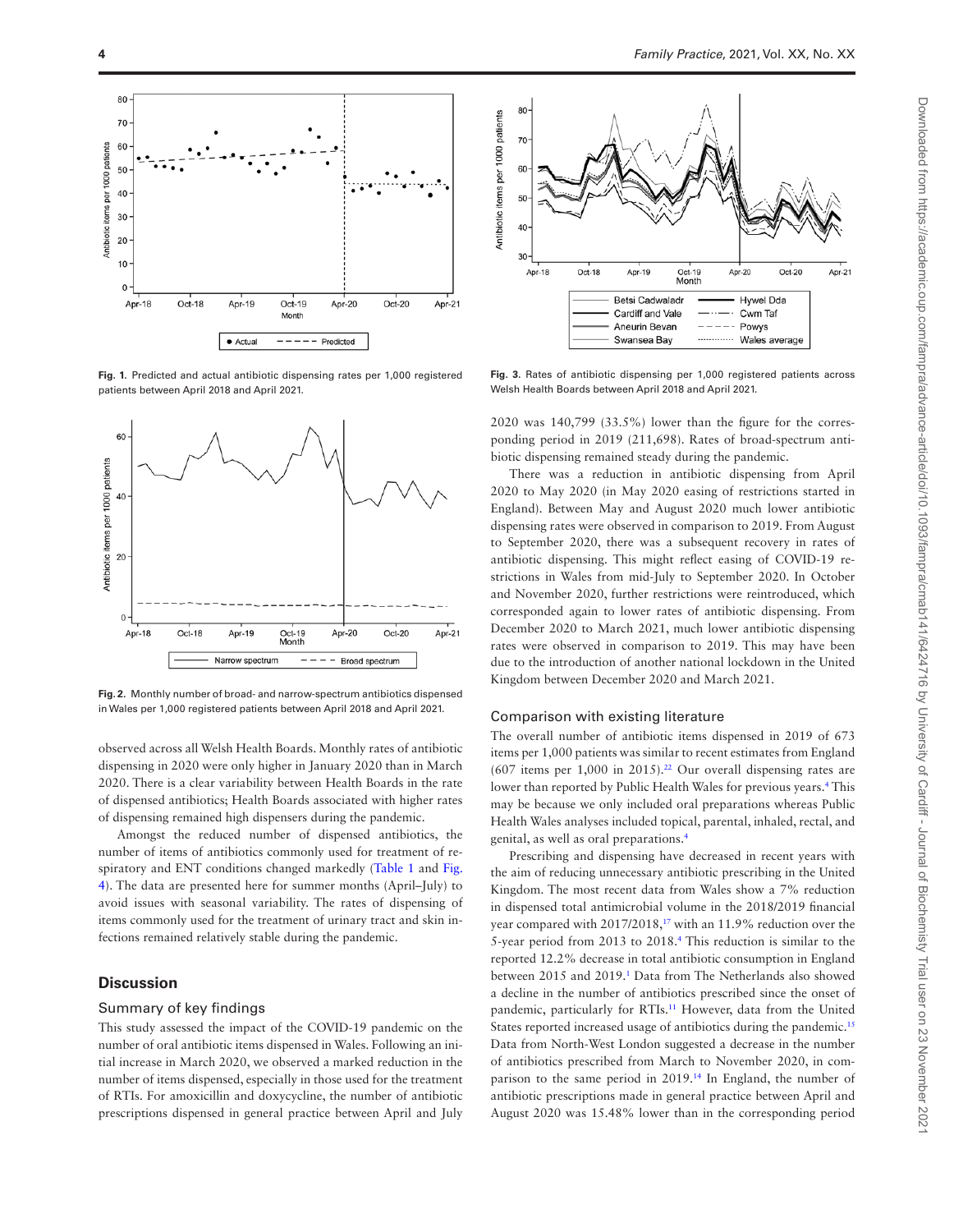<span id="page-4-0"></span>**Table 1.** Comparison of mean rates of dispensed antibiotic items in Wales during the COVID-19 pandemic (April–July 2020) and previous years (April–July 2018 and April–July 2019).

|                         | April 2018-July<br>2018<br>Items per 1,000<br>patients | April 2019-July<br>2019<br>Items per $1,000$<br>patients | April 2020-July2020<br>Items per 1,000<br>patients | Change between<br>April-July 2019 and<br>April-July 2020<br>Items per $1,000$<br>patients | 95% CI  |         | $P$ value |
|-------------------------|--------------------------------------------------------|----------------------------------------------------------|----------------------------------------------------|-------------------------------------------------------------------------------------------|---------|---------|-----------|
|                         |                                                        |                                                          |                                                    |                                                                                           |         |         |           |
| Amoxycyllin             | 9.97                                                   | 10.18                                                    | 5.63                                               | 4.55                                                                                      | 1.91    | 7.18    | 0.006     |
| Doxycycline             | 5.74                                                   | 6.48                                                     | 5.22                                               | 1.26                                                                                      | $-0.19$ | 2.70    | 0.078     |
| Clarithromycin          | 3.11                                                   | 3.08                                                     | 2.32                                               | 0.77                                                                                      | 0.41    | 1.13    | 0.002     |
| Erythromycin            | 1.27                                                   | 1.05                                                     | 0.72                                               | 0.34                                                                                      | 0.25    | 0.42    | 0.000     |
| Phenoxymethylpenicillin | 4.23                                                   | 3.93                                                     | 2.56                                               | 1.37                                                                                      | 0.88    | 1.85    | 0.001     |
| Co-amoxiclay            | 1.79                                                   | 1.62                                                     | 1.55                                               | 0.07                                                                                      | $-0.04$ | 0.18    | 0.180     |
| Trimethoprim            | 5.77                                                   | 4.29                                                     | 3.70                                               | 0.59                                                                                      | 0.32    | 0.85    | 0.002     |
| Nitrofurantoin          | 4.58                                                   | 5.57                                                     | 5.71                                               | 0.14                                                                                      | $-0.66$ | 0.38    | 0.547     |
| Fosfomycin              | 0.04                                                   | 0.31                                                     | 0.49                                               | 0.18                                                                                      | $-0.27$ | $-0.10$ | 0.002     |
| Pivmecillinam           | 0.10                                                   | 0.28                                                     | 0.40                                               | 0.12                                                                                      | $-0.18$ | $-0.05$ | 0.004     |
| Flucloxacillin          | 7.53                                                   | 7.07                                                     | 6.55                                               | 0.52                                                                                      | $-0.89$ | 1.92    | 0.402     |



<span id="page-4-1"></span>**Fig. 4.** Monthly number of antibiotic dispensing for RTIs and common ENT problems between April 2018 and April 2021.

in 2019, but the number of antibiotic prescriptions was 6.71% higher than expected when accounting for the decrease in the absolute number of GP appointments during this period.<sup>6</sup> In Scotland, an initial increase was observed from the third week of March in the number of prescriptions issued for the treatment of RTIs, followed by a decrease below prepandemic levels towards the end of May 2020[.13](#page-5-12) A population-based primary care cohort study across all nations of the United Kingdom has described similar findings with antibiotic prescribing declining below predicted rates between April and August 2020.[12](#page-5-11)

#### Strengths and limitations

This study is unique, unlike previously published research from the United Kingdom as a whole,<sup>12</sup> Scotland,<sup>13</sup> and North-West London,<sup>[14](#page-5-13)</sup> as it uses dispensing rates of antibiotics rather than prescribing rates. There are pros and cons to using both prescribing rates and dispensing rates of antibiotics. It could be argued that prescription rates might more accurately reflect how clinical practice has adapted to the pandemic, as they represent the clinical decision making process, which excludes patient behaviour such as medication adherence. However, clinical decision cannot always be easily measured as clinicians sometimes use delayed prescriptions which are prescribed but not necessarily intended to be used. Between 11% and 19% of prescriptions for any type of medications are not dispensed to patients. Antibiotics are the most commonly prescribed category of nondispensed drug[.23](#page-5-22) In antibiotic stewardship terms, antibiotic dispensing is more important than antibiotic prescribing. Data from Canada comparing antibiotic prescribing and dispensing suggested that primary care electronic medical records should not be used to monitor population level antibiotic use over time. These records are more appropriate to study differences in antibiotic prescribing at physician level than population-based trends.<sup>24</sup> We therefore believe that dispensing rates provide better insight into antibiotic usage in the population than prescribing rates.

Unfortunately, the data were only available as number of antibiotics issued by each GP practice in Wales, and we were not able to access details of individual consultations. Therefore, we were unable to obtain information about indication for antibiotic prescription, or patients sociodemographic characteristics. Only General Practice level data were available for this analysis. Dispensing data from other locations such as out-of-hours services, community resource teams, incontinence services, and community pharmacists not directly employed by General Practices are not included. No clinical information was available regarding the indication for antibiotics as we had no access to individual clinical records. We did not have access to the overall number of consultations in Wales during the period of the pandemic. Therefore, further studies looking at prescribing within consultation rates would provide useful insight into how antibiotic prescribing might have changed in General Practice due to different workloads.

#### Implications for clinical practice

The COVID-19 pandemic appears to have had a substantial impact on dispensing of antibiotics at the population level in Wales, with significant reduction in antibiotics used for RTIs. This decline could be due to reduced primary care attendance or as social distancing measures were in place, due to lower rates of self-limiting viral RTIs in the community. Significant differences in dispensing rates were demonstrated between different Health Boards and recognizing this variability should help policymakers and practitioners to mitigate any inconsistency in antibiotic prescribing long term.